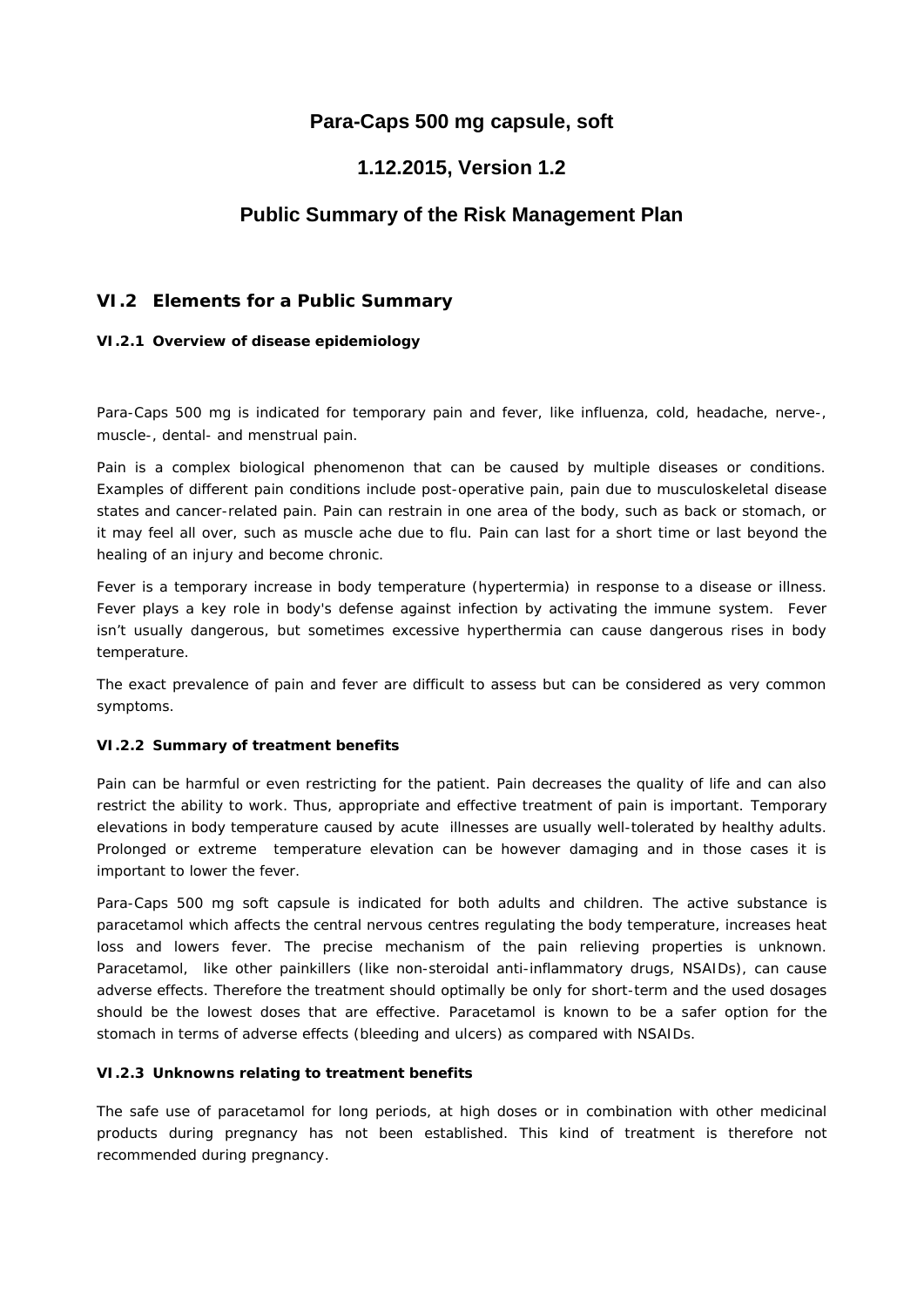### *VI.2.4 Summary of safety concerns*

**Important identified risks**

| Risk                                                                                                                                                                | What is known                                                                                                                                                                                                                                                                                                                                                                                                                                                                                                                                                                                                                                                                                                                           | Preventability                                                                                                                                                                                                                                                                                                                                                                                                                                                                                                                                                                                                                                                                                                                                                    |
|---------------------------------------------------------------------------------------------------------------------------------------------------------------------|-----------------------------------------------------------------------------------------------------------------------------------------------------------------------------------------------------------------------------------------------------------------------------------------------------------------------------------------------------------------------------------------------------------------------------------------------------------------------------------------------------------------------------------------------------------------------------------------------------------------------------------------------------------------------------------------------------------------------------------------|-------------------------------------------------------------------------------------------------------------------------------------------------------------------------------------------------------------------------------------------------------------------------------------------------------------------------------------------------------------------------------------------------------------------------------------------------------------------------------------------------------------------------------------------------------------------------------------------------------------------------------------------------------------------------------------------------------------------------------------------------------------------|
| Liver damage/ abnormal liver<br>function (Patients with pre-<br>existing liver disease, chronic<br>alcoholism, malnutrition,<br>dehydration, underweight<br>adults) | Paracetamol may adversely<br>affect the function of the liver,<br>even when it is used at<br>therapeutic doses, in short-term<br>and in patients with no history<br>of abnormal liver function. In<br>case of overdose, paracetamol<br>may cause liver damage that<br>can be seen in 1-4 days.<br>Paracetamol is extensively<br>metabolised (transformed into a<br>form that is easier for the body<br>to eliminate) in the liver.<br>Therefore, in patients with<br>impaired function of the<br>liver, the amounts of<br>paracetamol may increase<br>and cause adverse effects. In<br>certain patient groups, like<br>alcoholics, anorectics or<br>malnourished patients the risk<br>for adverse effects on the liver is<br>increased. | Concomitant use of other<br>paracetamol-containing<br>medicines should be avoided. In<br>patients with liver impairment,<br>Para-Caps should not be used.<br>These patients are advised to<br>contact a doctor/pharmacist<br>before they use Para-Caps.<br>Paracetamol is not<br>recommended for long-term use<br>and maximal doses especially<br>with alcoholics, anorectics or<br>malnourished patients because<br>these patient groups have<br>increased risk of liver damage.<br>In the case of an overdose,<br>despite the lack of significant<br>early symptoms, the patient<br>should be referred to hospital<br>where the liver function should<br>be tested and substance with<br>counteracting effect (antidote)<br>should be given when<br>applicable. |
| Overdose (non-intentional and<br>intentional)                                                                                                                       | There is a risk of accidental or<br>intentional overdose when<br>paracetamol is used. Certain<br>patient groups are at particular<br>risk of overdose; elderly<br>patients, young children,<br>persons with hepatic disease,<br>chronic alcohol abuse, chronic<br>malnutrition and those<br>concurrently taking medicinal<br>products that lead to enzyme<br>induction. In such cases,<br>overdose can be fatal.<br>Concomitant use with other<br>medications containing<br>paracetamol will increase the<br>risk of overdose.                                                                                                                                                                                                          | The patients are instructed with<br>the right and maximum daily<br>dose in the patient information<br>leaflet. Patients who have liver<br>disease can not use<br>paracetamol. Maximum and<br>prolonged use of paracetamol is<br>not recommended in patients<br>with alcoholism, anorexia or<br>malnourishment. Other<br>medications containing<br>paracetamol should not be used<br>concomitantly with Para-Caps.                                                                                                                                                                                                                                                                                                                                                 |
| Drug interaction with                                                                                                                                               | When paracetamol is used                                                                                                                                                                                                                                                                                                                                                                                                                                                                                                                                                                                                                                                                                                                | In long-term use and when used                                                                                                                                                                                                                                                                                                                                                                                                                                                                                                                                                                                                                                                                                                                                    |
| medications that prevent blood<br>clots (anticoagulants)                                                                                                            | temporarely with recommended<br>doses, it should not affect the                                                                                                                                                                                                                                                                                                                                                                                                                                                                                                                                                                                                                                                                         | in doses over 2 g daily, the<br>patient with concomitant                                                                                                                                                                                                                                                                                                                                                                                                                                                                                                                                                                                                                                                                                                          |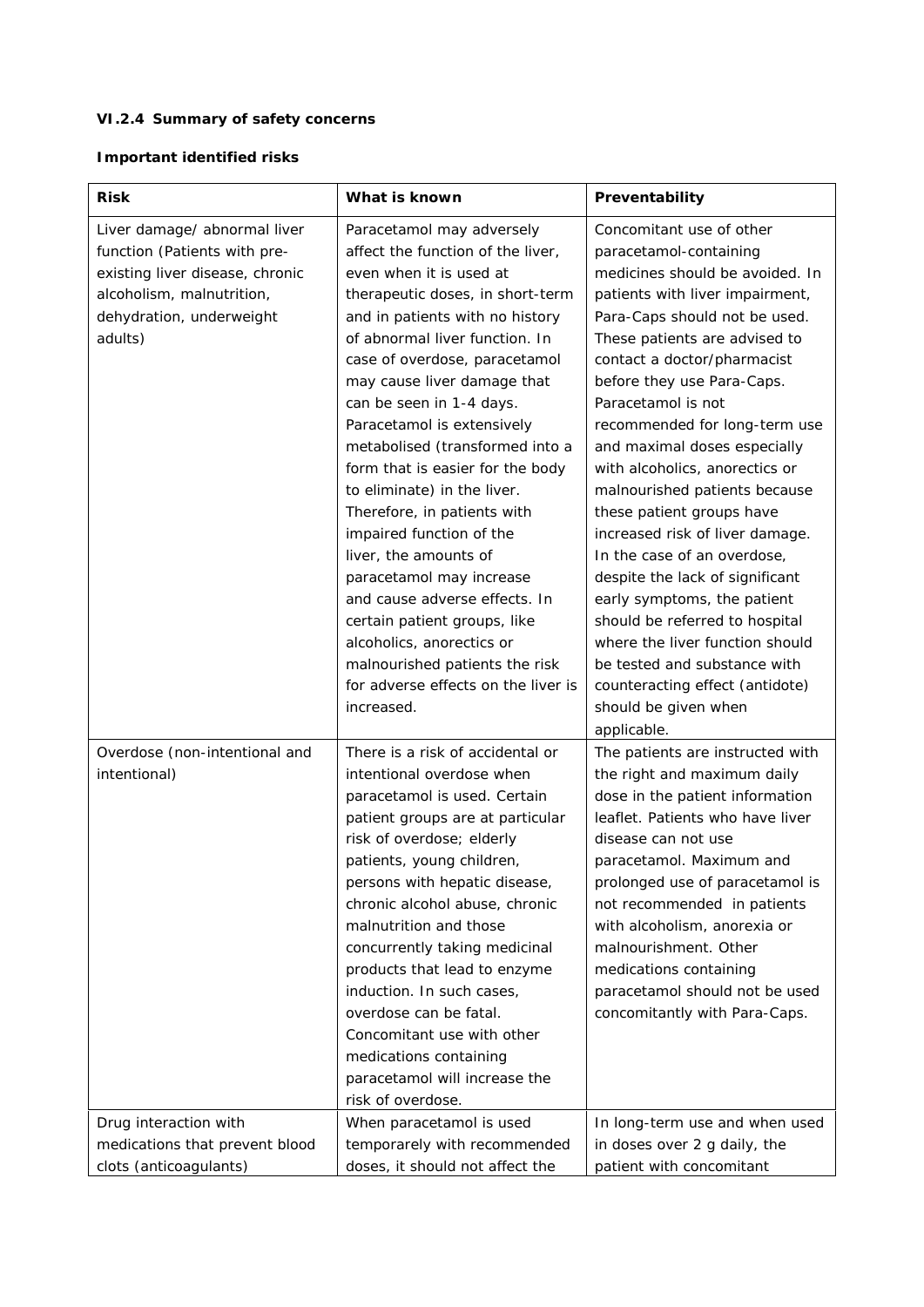|                                                              | efficacy of anticoagulants. But                                                                                                                                                                                                                                                                                                                                                                               |                                                                                                                                                                                                                        |
|--------------------------------------------------------------|---------------------------------------------------------------------------------------------------------------------------------------------------------------------------------------------------------------------------------------------------------------------------------------------------------------------------------------------------------------------------------------------------------------|------------------------------------------------------------------------------------------------------------------------------------------------------------------------------------------------------------------------|
|                                                              | when it is used in high doses or<br>prolonged time concomitantly<br>with anticoagulants, the risk for<br>bleeding will increase.                                                                                                                                                                                                                                                                              | anticoagulant medication should<br>contact his/her doctor.                                                                                                                                                             |
| Drug interaction with substances<br>that are enzyme inducers | Enzyme inducers, such as<br>phenytoin, phenobarbital and<br>carbamazepine (antiepileptic<br>drugs), may reduce the<br>concentration of paracetamol in<br>the body. The concomitant use<br>with substances which burden<br>the liver like alcohol,<br>barbiturates (antiepileptic and<br>hypnotic drugs) and zidovudine<br>(HIV medicine), may increase<br>the adverse effects of<br>paracetamol on the liver. | If a patient is using medications<br>like antiepileptics or barbiturates<br>the patient is advised to talk to<br>his/her doctor before taking<br>paracetamol. Para-Caps and<br>alcohol should not be used<br>together. |

#### **Important potential risks**

| <b>Risk</b>                 | What is known (Including reason why it is considered a<br>potential risk) |
|-----------------------------|---------------------------------------------------------------------------|
| Medication overuse headache | When paracetamol is used, it may cause on rare occations an               |
|                             | adverse effect of headache.                                               |

#### **Missing information**

| <b>Risk</b>                     | What is known                                                                                                                                                                                                        |
|---------------------------------|----------------------------------------------------------------------------------------------------------------------------------------------------------------------------------------------------------------------|
| Off-label use (use $> 14$ days) | Long-term use of paracetamol may increase the risk of kidney<br>damage. Prolonged use of paracetamol in alcoholics, anorectics or<br>malnourished patients may increase the risk of adverse effects on<br>the liver. |
| Use in children $<$ 16 years    | $\overline{\phantom{a}}$                                                                                                                                                                                             |
| Medication errors               | There is a risk that Para-Caps is not used as instructed. Medication<br>errors may lead to mild to severe adverse effects of paracetamol.                                                                            |

#### *VI.2.5 Summary of risk minimisation measures by safety concern*

All medicines have a Summary of Product Characteristics (SmPC) which provides physicians, pharmacists and other health care professionals with details on how to use the medicine, the risks and recommendations for minimising them. An abbreviated version of this in lay language is provided in the form of the package leaflet (PL). The measures in these documents are known as routine risk minimisation measures.

The Summary of Product Characteristics and the Package leaflet for Para-Caps 500 mg soft capsules can be found in the national authority's web page.